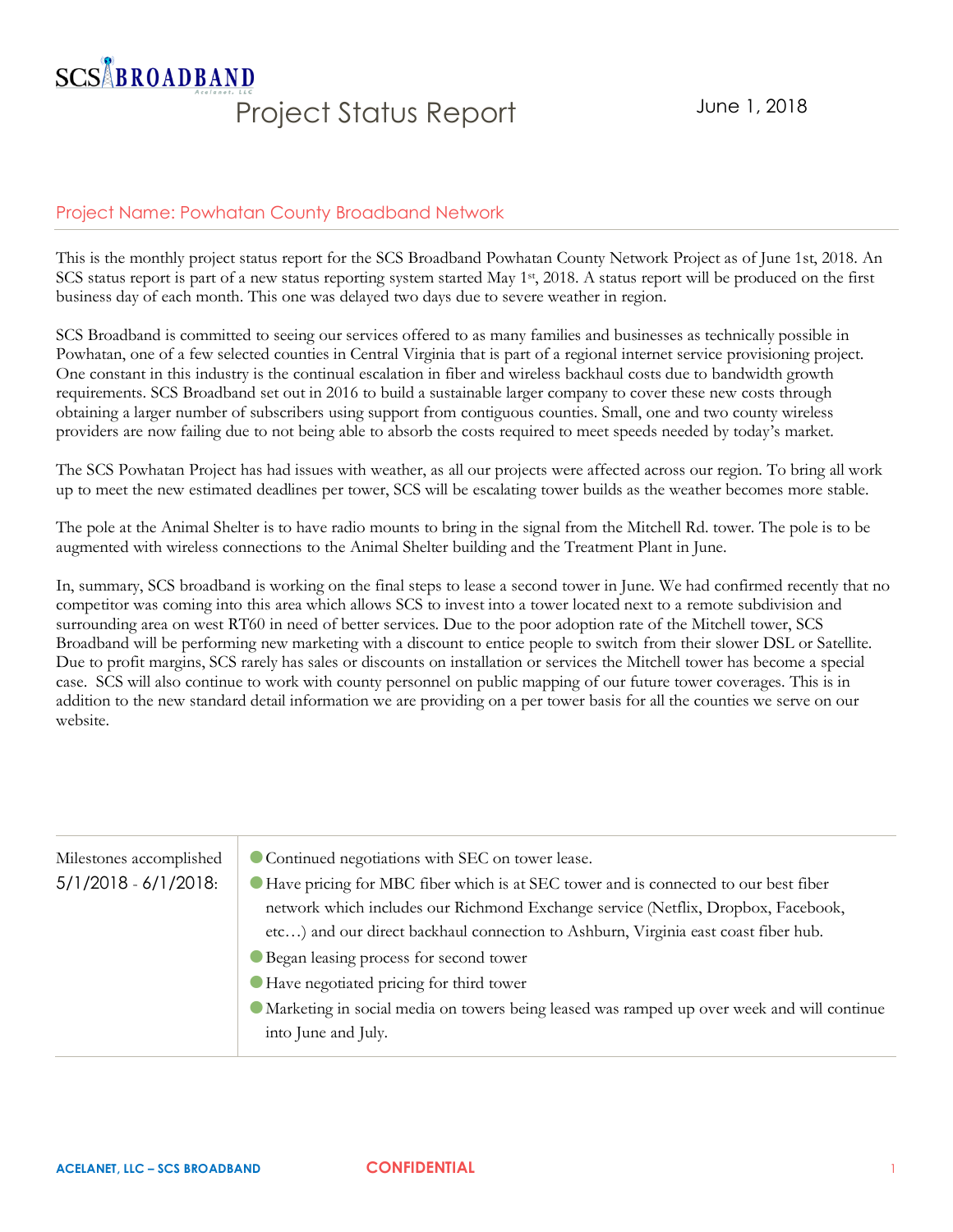## **SCSABROADBAND**

|                                                           | Reevaluated all towers and project timing                                                                                                                                                                                       |
|-----------------------------------------------------------|---------------------------------------------------------------------------------------------------------------------------------------------------------------------------------------------------------------------------------|
|                                                           | A new Status Reporting for consumers has been implemented on the SCS Broadband<br>website to keep information on progress tower by tower, region by region within the county<br>where service is expected in the next 12 months |
| Milestones planned, but<br>not achieved with<br>variance: | <b>O</b> None                                                                                                                                                                                                                   |
| Milestones planned for<br>next 30 Days:                   | Complete tower lease process for second tower<br>Complete tower mapping working with County for public release<br>Continue to negotiate with SEC for tower lease<br><b>•</b> Begin lease process for third tower                |
| Areas/questions for<br>discussion:                        | None                                                                                                                                                                                                                            |
| Forwarded Issues:                                         | None                                                                                                                                                                                                                            |
| Special Notes:                                            | None                                                                                                                                                                                                                            |